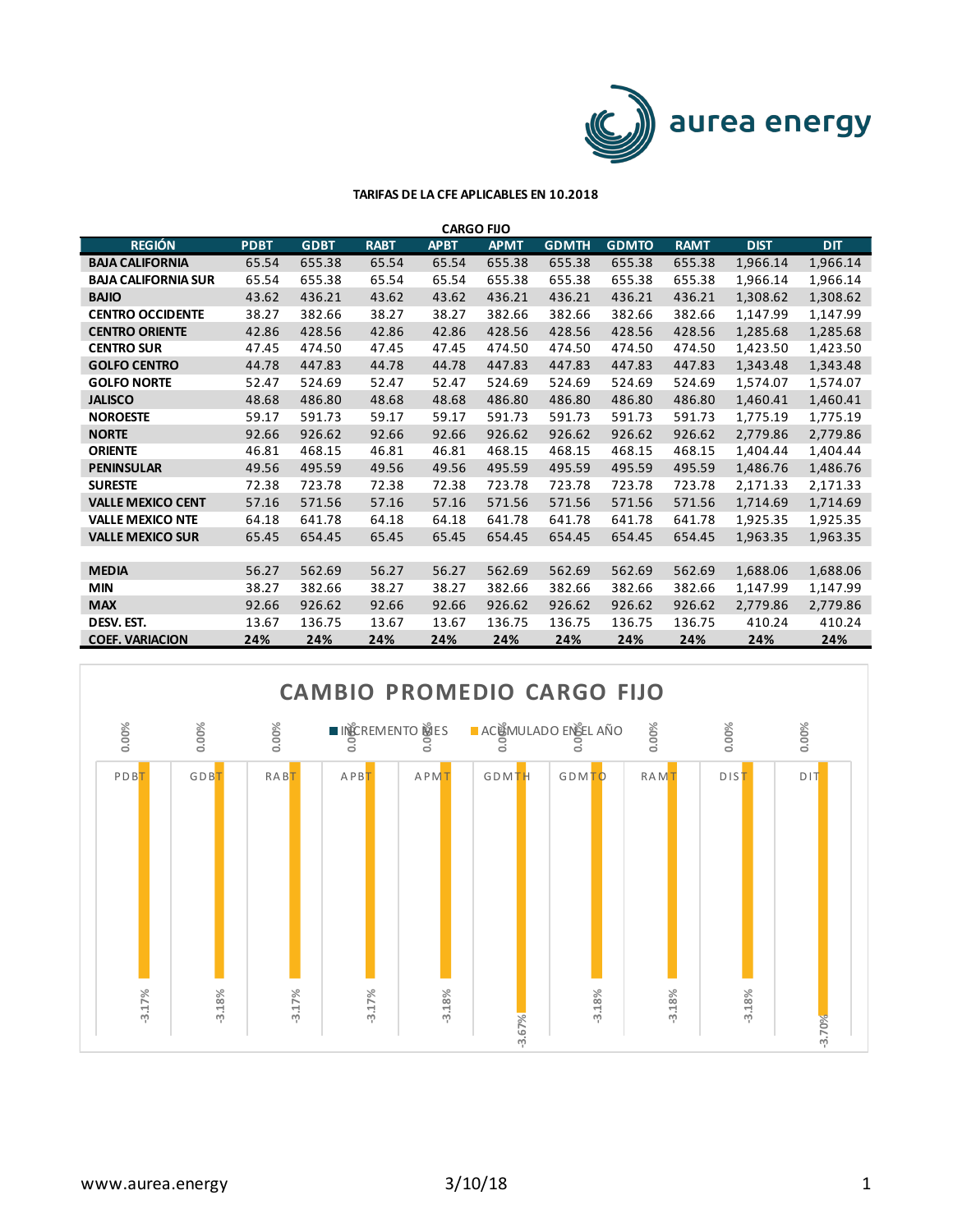

| ENERGÍA BASE \$/kWh        |             |             |             |             |             |                          |              |             |                   |                          |
|----------------------------|-------------|-------------|-------------|-------------|-------------|--------------------------|--------------|-------------|-------------------|--------------------------|
| <b>REGIÓN</b>              | <b>PDBT</b> | <b>GDBT</b> | <b>RABT</b> | <b>APBT</b> | <b>APMT</b> | <b>GDMTH</b>             | <b>GDMTO</b> | <b>RAMT</b> | <b>DIST</b>       | <b>DIT</b>               |
| <b>BAJA CALIFORNIA</b>     | 2.6650      | 0.9240      | 2.0820      | 2.9780      | 1.9870      | $\overline{\phantom{a}}$ | 0.7600       | 0.8490      | $\qquad \qquad -$ |                          |
| <b>BAJA CALIFORNIA SUR</b> | 4.2540      | 3.3760      | 2.3750      | 5.5490      | 3.3110      | $\overline{\phantom{a}}$ | 2.5970       | 1.1050      | ÷,                | $\overline{\phantom{a}}$ |
| <b>BAJIO</b>               | 4.0810      | 2.0460      | 2.5640      | 4.4100      | 2.8070      | 1.1472                   | 1.6930       | 0.9950      | 1.1928            | 0.9597                   |
| <b>CENTRO OCCIDENTE</b>    | 3.9290      | 1.5940      | 2.7560      | 4.3550      | 2.7940      | 1.1447                   | 1.5320       | 0.9930      | 1.1490            | 1.0027                   |
| <b>CENTRO ORIENTE</b>      | 3.8610      | 1.8590      | 2.7700      | 4.5730      | 2.7960      | 1.1417                   | 1.6710       | 0.9920      | 1.1309            | 1.0587                   |
| <b>CENTRO SUR</b>          | 3.8860      | 1.6980      | 2.9900      | 5.0210      | 2.2890      | 1.0461                   | 1.3850       | 0.9990      | 1.1805            | 1.1323                   |
| <b>GOLFO CENTRO</b>        | 4.1800      | 1.8390      | 2.6570      | 4.2390      | 2.6960      | 1.0855                   | 1.4870       | 0.9820      | 1.1159            | 1.0816                   |
| <b>GOLFO NORTE</b>         | 3.7770      | 1.5200      | 2.4140      | 4.0050      | 2.5320      | 1.1092                   | 1.3860       | 0.9550      | 1.0814            | 0.8986                   |
| <b>JALISCO</b>             | 4.6160      | 1.6470      | 2.9370      | 4.7870      | 2.8010      | 1.1009                   | 1.5540       | 0.9960      | 1.1719            | 0.9765                   |
| <b>NOROESTE</b>            | 3.5770      | 1.6790      | 2.2870      | 3.7750      | 2.6110      | 1.0508                   | 1.4270       | 0.9490      | 1.0810            | 0.8692                   |
| <b>NORTE</b>               | 3.8340      | 1.7520      | 2.8390      | 4.4480      | 2.6740      | 1.1096                   | 1.3580       | 0.9690      | 1.0534            | 0.9680                   |
| <b>ORIENTE</b>             | 3.9750      | 1.4780      | 2.8540      | 4.5880      | 2.7700      | 1.0049                   | 1.4510       | 0.9870      | 1.0794            | 1.0855                   |
| <b>PENINSULAR</b>          | 4.2560      | 2.3140      | 2.6330      | 4.5540      | 2.9480      | 1.3499                   | 1.9170       | 1.0340      | 1.2241            | 1.1183                   |
| <b>SURESTE</b>             | 4.0460      | 1.6420      | 2.7160      | 4.4860      | 2.8770      | 1.0973                   | 1.3990       | 1.0010      | 1.1350            | 0.8980                   |
| <b>VALLE MEXICO CENT</b>   | 4.0070      | 2.2280      | 2.3720      | 4.4240      | 2.7620      | 1.2074                   | 1.7570       | 0.9910      | 1.2298            | 1.1409                   |
| <b>VALLE MEXICO NTE</b>    | 4.0160      | 2.3690      | 2.7310      | 5.2430      | 2.6570      | 1.2040                   | 1.7160       | 0.9900      | 0.8901            | 0.7275                   |
| <b>VALLE MEXICO SUR</b>    | 4.0430      | 2.4880      | 2.7400      | 5.3650      | 2.7770      | 1.2164                   | 1.7730       | 0.9930      | 1.2158            | 1.1455                   |
|                            |             |             |             |             |             |                          |              |             |                   |                          |
| <b>MEDIA</b>               | 3.9414      | 1.9090      | 2.6304      | 4.5176      | 2.7111      | 1.0009                   | 1.5802       | 0.9871      | 0.9959            | 0.8861                   |
| <b>MIN</b>                 | 2.6650      | 0.9240      | 2.0820      | 2.9780      | 1.9870      | $\overline{\phantom{a}}$ | 0.7600       | 0.8490      |                   |                          |
| <b>MAX</b>                 | 4.6160      | 3.3760      | 2.9900      | 5.5490      | 3.3110      | 1.3499                   | 2.5970       | 1.1050      | 1.2298            | 1.1455                   |
| DESV. EST.                 | 0.4008      | 0.5396      | 0.2480      | 0.6102      | 0.2778      | 0.3850                   | 0.3655       | 0.0491      | 0.3836            | 0.3522                   |
| <b>COEF. VARIACION</b>     | 10%         | 28%         | 9%          | 14%         | 10%         | 38%                      | 23%          | 5%          | 39%               | 40%                      |

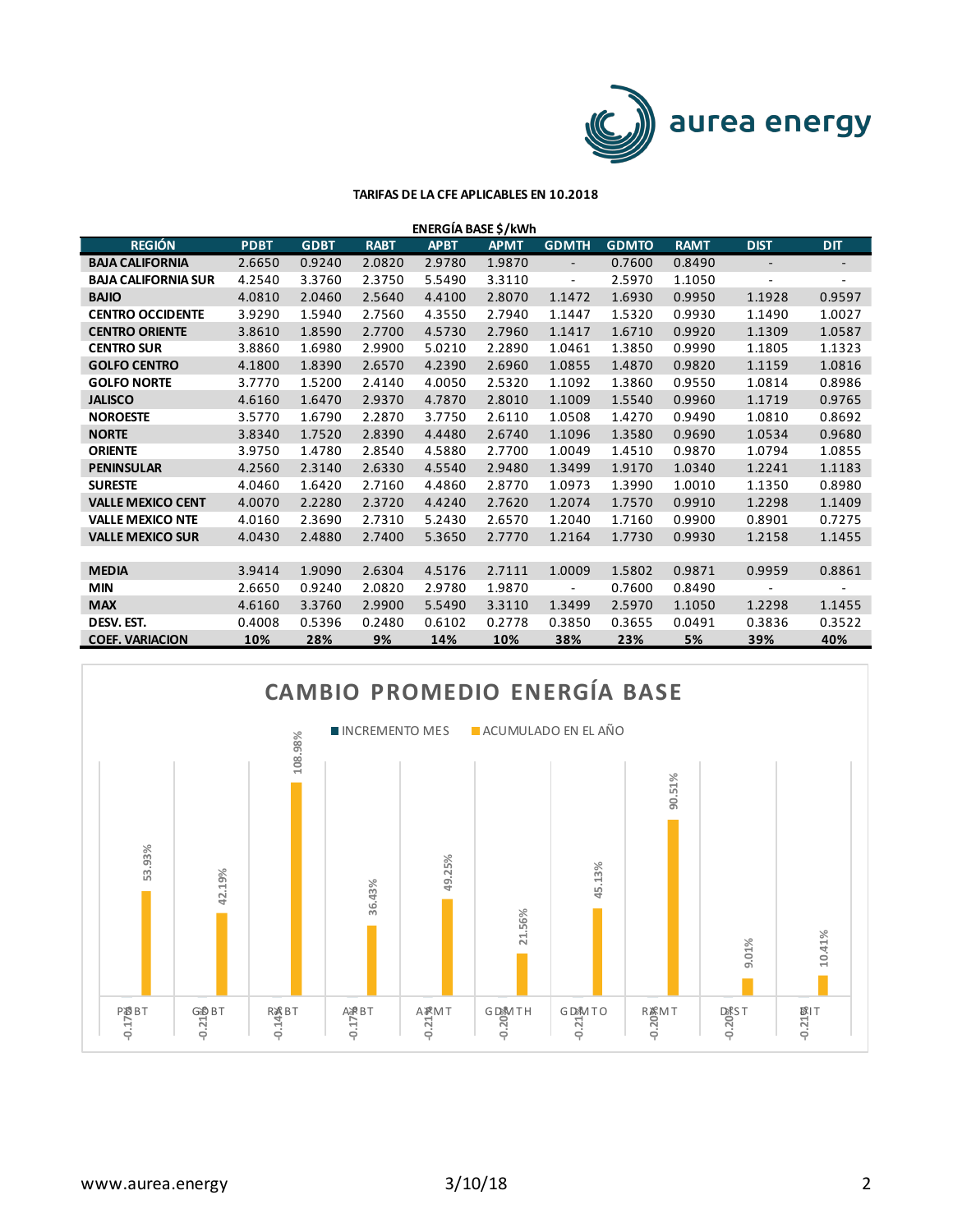

| <b>REGIÓN</b>              | <b>PDBT</b>                  | <b>GDBT</b>              | <b>RABT</b>              | <b>APBT</b>              | <b>APMT</b>              | <b>GDMTH</b> | <b>GDMTO</b>             | <b>RAMT</b>              | <b>DIST</b> | <b>DIT</b> |
|----------------------------|------------------------------|--------------------------|--------------------------|--------------------------|--------------------------|--------------|--------------------------|--------------------------|-------------|------------|
| <b>BAJA CALIFORNIA</b>     | $\qquad \qquad -$            | $\overline{\phantom{a}}$ | $\overline{\phantom{0}}$ |                          | $\overline{\phantom{a}}$ | 1.0287       | $\overline{\phantom{a}}$ | $\overline{\phantom{a}}$ | 1.1080      | 1.1650     |
| <b>BAJA CALIFORNIA SUR</b> | $\qquad \qquad -$            | -                        | $\overline{\phantom{a}}$ | ۰                        | $\overline{\phantom{a}}$ | 2.9647       | $\overline{\phantom{a}}$ | $\overline{\phantom{a}}$ | 3.2169      | 3.5466     |
| <b>BAJIO</b>               | $\qquad \qquad \blacksquare$ |                          |                          |                          | $\overline{\phantom{a}}$ | 2.0741       | -                        | $\overline{\phantom{a}}$ | 1.9799      | 1.7957     |
| <b>CENTRO OCCIDENTE</b>    | $\qquad \qquad -$            | -                        | $\qquad \qquad -$        | ۰                        | $\overline{\phantom{a}}$ | 2.0771       | ٠                        | $\overline{\phantom{a}}$ | 1.9095      | 1.7979     |
| <b>CENTRO ORIENTE</b>      | $\qquad \qquad \blacksquare$ | -                        | -                        |                          | $\overline{\phantom{a}}$ | 2.0781       | ٠                        | $\overline{\phantom{a}}$ | 1.9554      | 1.8241     |
| <b>CENTRO SUR</b>          | ٠                            | $\overline{\phantom{0}}$ | $\overline{\phantom{a}}$ | ٠                        | $\overline{\phantom{a}}$ | 1.8833       | $\overline{\phantom{a}}$ | $\overline{\phantom{a}}$ | 1.9777      | 1.9568     |
| <b>GOLFO CENTRO</b>        | $\overline{\phantom{a}}$     | -                        | ٠                        | -                        | $\overline{\phantom{a}}$ | 1.8683       | -                        | $\overline{\phantom{a}}$ | 1.8209      | 1.9347     |
| <b>GOLFO NORTE</b>         | ٠                            | $\sim$                   | $\overline{\phantom{a}}$ | ٠                        | $\overline{\phantom{a}}$ | 1.7478       | $\overline{\phantom{a}}$ | $\overline{\phantom{a}}$ | 1.7230      | 1.5859     |
| <b>JALISCO</b>             | $\qquad \qquad \blacksquare$ | -                        | -                        | $\overline{\phantom{0}}$ | $\overline{\phantom{a}}$ | 2.0019       | ٠                        | $\overline{\phantom{a}}$ | 1.9564      | 1.8022     |
| <b>NOROESTE</b>            | ٠                            | ٠                        | $\overline{\phantom{0}}$ | ٠                        | $\overline{\phantom{a}}$ | 1.7127       | ٠                        | $\overline{\phantom{a}}$ | 1.6494      | 1.4645     |
| <b>NORTE</b>               |                              |                          |                          |                          | $\overline{\phantom{a}}$ | 1.7922       | ٠                        | $\overline{\phantom{a}}$ | 1.7194      | 1.6244     |
| <b>ORIENTE</b>             | ٠                            | -                        | $\overline{\phantom{0}}$ | ٠                        | $\overline{\phantom{a}}$ | 1.8026       | $\overline{\phantom{a}}$ | $\overline{\phantom{a}}$ | 1.9195      | 1.8429     |
| <b>PENINSULAR</b>          | -                            | -                        |                          | ٠                        | $\overline{\phantom{a}}$ | 2.3048       | -                        | $\overline{\phantom{a}}$ | 2.1220      | 2.0104     |
| <b>SURESTE</b>             | ٠                            | ٠                        | ٠                        |                          | $\overline{\phantom{a}}$ | 1.9394       | $\overline{\phantom{a}}$ | $\overline{\phantom{a}}$ | 1.9523      | 1.6465     |
| <b>VALLE MEXICO CENT</b>   | $\qquad \qquad \blacksquare$ | -                        |                          |                          | $\overline{\phantom{a}}$ | 2.0244       | ٠                        | $\overline{\phantom{a}}$ | 2.1439      | 2.0670     |
| <b>VALLE MEXICO NTE</b>    | ٠                            | ٠                        | ٠                        |                          | $\overline{\phantom{a}}$ | 2.0100       | ٠                        | $\overline{\phantom{a}}$ | 1.5810      | 1.3446     |
| <b>VALLE MEXICO SUR</b>    | $\qquad \qquad \blacksquare$ |                          |                          |                          | $\overline{\phantom{a}}$ | 2.0365       | -                        | $\overline{\phantom{a}}$ | 2.0278      | 2.0625     |
|                            |                              |                          |                          |                          |                          |              |                          |                          |             |            |
| <b>MEDIA</b>               |                              |                          |                          |                          |                          | 1.9616       |                          |                          | 1.9272      | 1.8513     |
| <b>MIN</b>                 |                              |                          |                          |                          |                          | 1.0287       |                          |                          | 1.1080      | 1.1650     |
| <b>MAX</b>                 |                              |                          |                          |                          |                          | 2.9647       |                          |                          | 3.2169      | 3.5466     |
| DESV. EST.                 |                              |                          |                          |                          |                          | 0.3729       |                          |                          | 0.4131      | 0.5037     |
| <b>COEF. VARIACION</b>     |                              |                          |                          |                          |                          | 19%          |                          |                          | 21%         | 27%        |

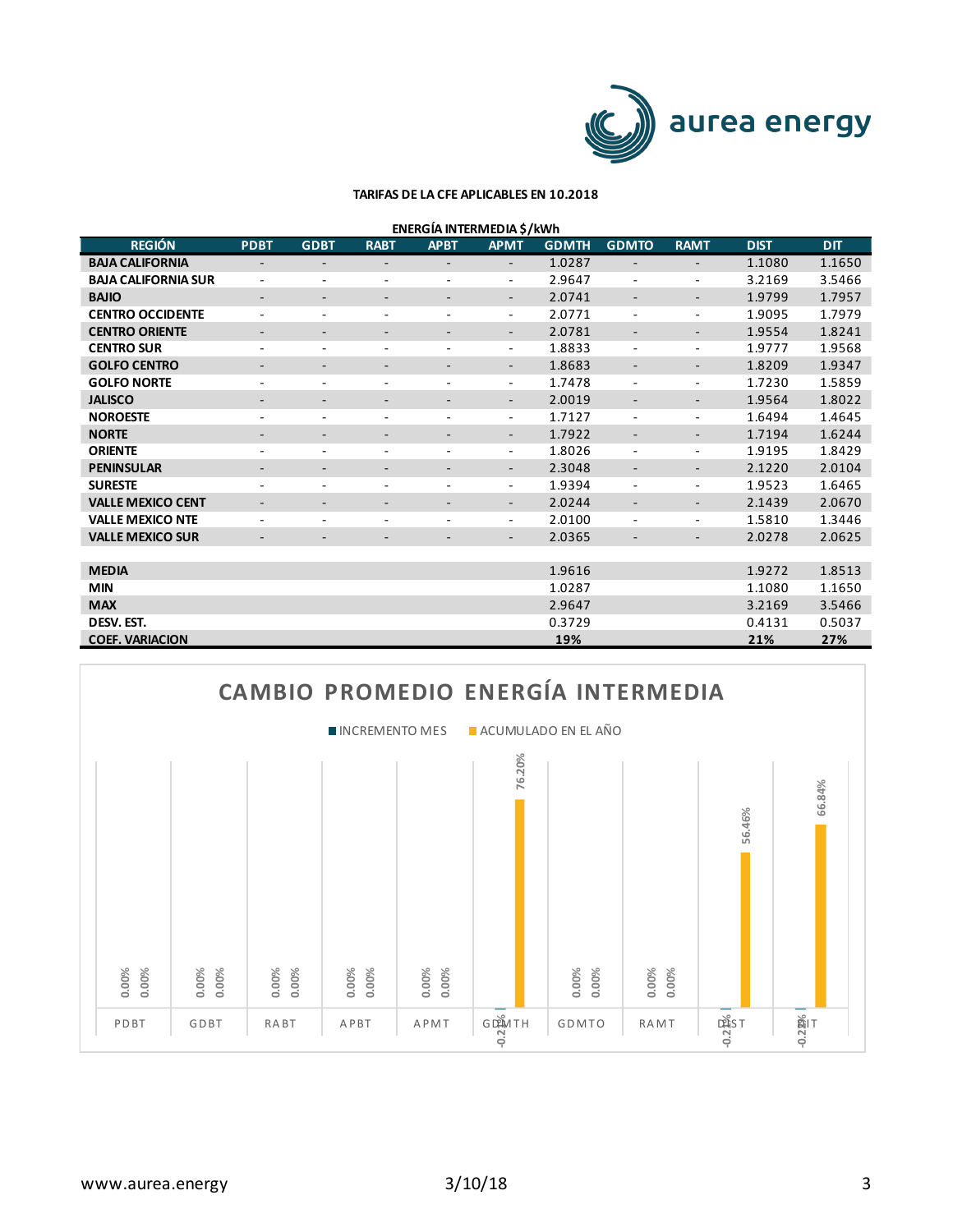

| ENERGÍA PUNTA \$/kWh |  |
|----------------------|--|
|                      |  |

| <b>REGIÓN</b>              | <b>PDBT</b>                  | <b>GDBT</b>              | <b>RABT</b>                  | <b>APBT</b> | <b>APMT</b>              | <b>GDMTH</b> | <b>GDMTO</b>             | <b>RAMT</b>              | <b>DIST</b> | DIT    |
|----------------------------|------------------------------|--------------------------|------------------------------|-------------|--------------------------|--------------|--------------------------|--------------------------|-------------|--------|
| <b>BAJA CALIFORNIA</b>     | $\overline{\phantom{a}}$     | $\overline{\phantom{0}}$ |                              |             | $\overline{\phantom{0}}$ | 1.4051       | $\overline{\phantom{a}}$ | $\overline{\phantom{a}}$ | 1.5207      | 1.6371 |
| <b>BAJA CALIFORNIA SUR</b> | $\overline{a}$               | ٠                        | $\overline{\phantom{a}}$     | ٠           | $\overline{\phantom{a}}$ | 4.1926       | $\overline{\phantom{a}}$ | $\overline{\phantom{a}}$ | 4.5605      | 5.0590 |
| <b>BAJIO</b>               | $\qquad \qquad \blacksquare$ |                          |                              |             | $\overline{\phantom{a}}$ | 2.3697       | ٠                        | $\overline{\phantom{a}}$ | 2.3572      | 1.9878 |
| <b>CENTRO OCCIDENTE</b>    | ٠                            | ٠                        | $\overline{\phantom{0}}$     | ٠           | $\overline{\phantom{a}}$ | 2.3452       | $\overline{\phantom{a}}$ | $\overline{\phantom{a}}$ | 2.2563      | 2.0199 |
| <b>CENTRO ORIENTE</b>      | $\qquad \qquad \blacksquare$ |                          |                              |             | $\overline{\phantom{a}}$ | 2.3515       | ٠                        | $\overline{\phantom{a}}$ | 2.2113      | 2.1607 |
| <b>CENTRO SUR</b>          | $\qquad \qquad \blacksquare$ | -                        | $\qquad \qquad \blacksquare$ |             | $\overline{\phantom{a}}$ | 2.1378       | $\overline{\phantom{a}}$ | $\overline{\phantom{a}}$ | 2.3184      | 2.2991 |
| <b>GOLFO CENTRO</b>        | $\qquad \qquad \blacksquare$ | -                        | ٠                            | -           | $\overline{\phantom{a}}$ | 2.1725       | $\overline{\phantom{a}}$ | $\overline{\phantom{a}}$ | 2.0611      | 2.1114 |
| <b>GOLFO NORTE</b>         | ٠                            | $\overline{\phantom{a}}$ | ٠                            | ٠           | $\overline{\phantom{a}}$ | 1.9008       | ٠                        | $\overline{\phantom{a}}$ | 1.8740      | 1.6668 |
| <b>JALISCO</b>             | -                            | -                        | -                            | ۰.          | $\overline{\phantom{a}}$ | 2.2585       | -                        | $\overline{\phantom{a}}$ | 2.3202      | 2.0499 |
| <b>NOROESTE</b>            | ٠                            | $\overline{\phantom{0}}$ | $\overline{\phantom{0}}$     | ٠           | $\overline{\phantom{a}}$ | 1.9036       | $\overline{\phantom{a}}$ | $\overline{\phantom{a}}$ | 1.9288      | 1.6189 |
| <b>NORTE</b>               |                              |                          |                              |             | $\overline{\phantom{a}}$ | 2.1053       | ٠                        | $\overline{\phantom{a}}$ | 2.0234      | 1.8687 |
| <b>ORIENTE</b>             | ٠                            | ٠                        | $\overline{\phantom{0}}$     | ٠           | $\overline{\phantom{a}}$ | 2.0307       | $\overline{\phantom{a}}$ | $\overline{\phantom{a}}$ | 2.1636      | 2.1721 |
| <b>PENINSULAR</b>          |                              |                          |                              |             | $\overline{\phantom{a}}$ | 2.5773       | $\overline{\phantom{a}}$ | $\overline{\phantom{a}}$ | 2.3208      | 2.1591 |
| <b>SURESTE</b>             | ٠                            | ٠                        |                              |             | $\overline{\phantom{a}}$ | 2.1810       | $\overline{\phantom{a}}$ | $\overline{\phantom{a}}$ | 2.2624      | 1.8241 |
| <b>VALLE MEXICO CENT</b>   | $\qquad \qquad \blacksquare$ | -                        | ٠                            |             | $\overline{\phantom{a}}$ | 2.3718       | -                        | $\overline{\phantom{a}}$ | 2.4306      | 2.3009 |
| <b>VALLE MEXICO NTE</b>    |                              |                          |                              |             | $\overline{\phantom{a}}$ | 2.3576       | ۰.                       | $\overline{\phantom{a}}$ | 1.7862      | 1.4998 |
| <b>VALLE MEXICO SUR</b>    |                              |                          |                              |             | $\overline{\phantom{a}}$ | 2.3894       | ٠                        | $\overline{\phantom{a}}$ | 2.3880      | 2.3092 |
|                            |                              |                          |                              |             |                          |              |                          |                          |             |        |
| <b>MEDIA</b>               |                              |                          |                              |             |                          | 2.2971       |                          |                          | 2.2814      | 2.1614 |
| <b>MIN</b>                 |                              |                          |                              |             |                          | 1.4051       |                          |                          | 1.5207      | 1.4998 |
| <b>MAX</b>                 |                              |                          |                              |             |                          | 4.1926       |                          |                          | 4.5605      | 5.0590 |
| DESV. EST.                 |                              |                          |                              |             |                          | 0.5574       |                          |                          | 0.6367      | 0.7895 |
| <b>COEF. VARIACION</b>     |                              |                          |                              |             |                          | 24%          |                          |                          | 28%         | 37%    |

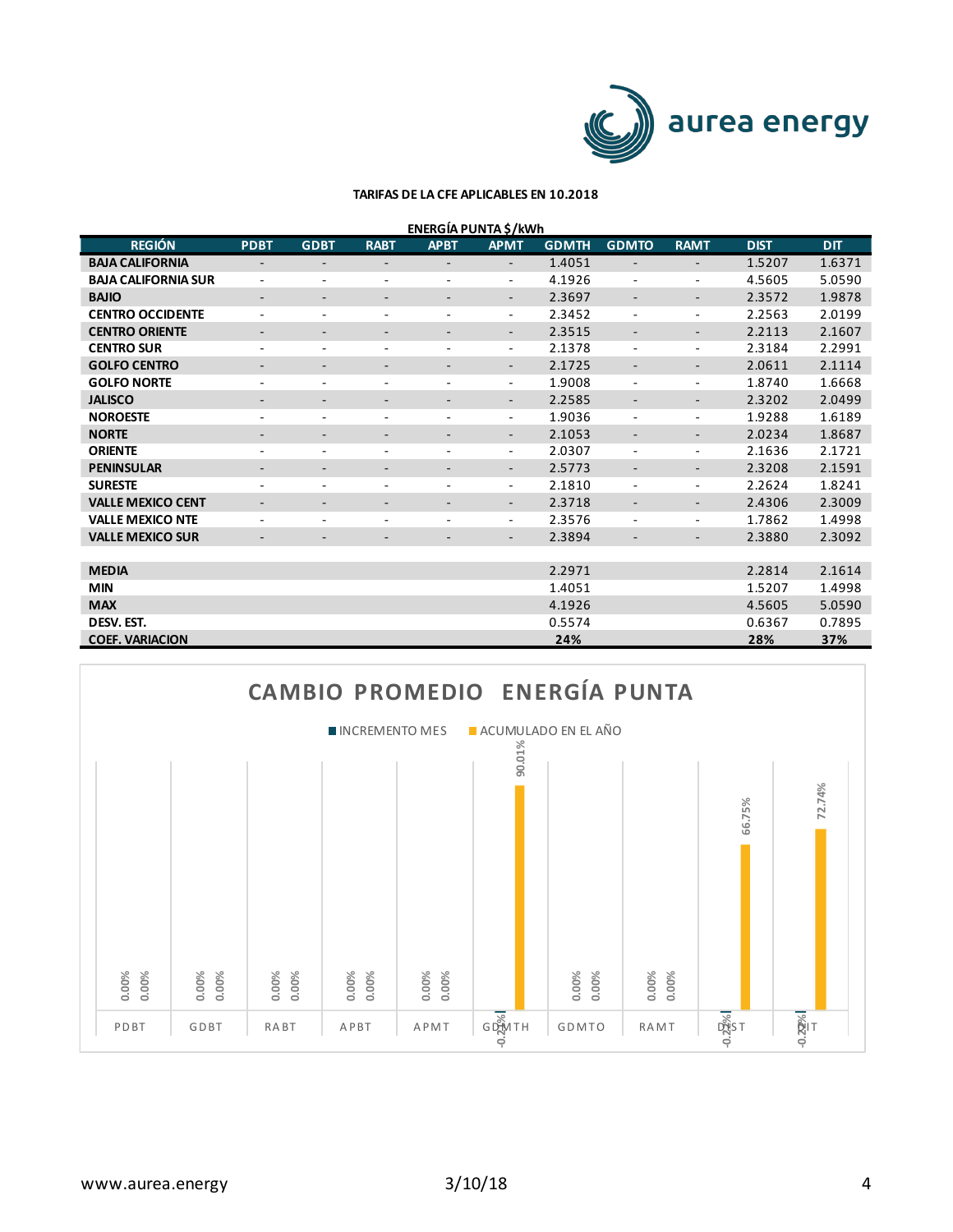

| <b>DISTRIBUCION \$/kW</b>  |             |             |                          |                          |             |              |              |             |                          |                          |  |
|----------------------------|-------------|-------------|--------------------------|--------------------------|-------------|--------------|--------------|-------------|--------------------------|--------------------------|--|
| <b>REGIÓN</b>              | <b>PDBT</b> | <b>GDBT</b> | <b>RABT</b>              | <b>APBT</b>              | <b>APMT</b> | <b>GDMTH</b> | <b>GDMTO</b> | <b>RAMT</b> | <b>DIST</b>              | <b>DIT</b>               |  |
| <b>BAJA CALIFORNIA</b>     |             | 180.50      |                          |                          | 83.98       | 83.98        | 83.98        | 83.98       | ٠                        |                          |  |
| <b>BAJA CALIFORNIA SUR</b> | Ξ.          | 180.50      | $\overline{\phantom{a}}$ | $\overline{\phantom{a}}$ | 83.98       | 83.98        | 83.98        | 83.98       | ٠                        | $\overline{\phantom{a}}$ |  |
| <b>BAJIO</b>               |             | 340.17      | $\qquad \qquad -$        |                          | 90.16       | 90.16        | 90.16        | 90.16       | ٠                        |                          |  |
| <b>CENTRO OCCIDENTE</b>    | ٠           | 456.78      | $\overline{\phantom{a}}$ | $\overline{\phantom{a}}$ | 142.82      | 142.82       | 142.82       | 142.82      | $\overline{\phantom{a}}$ | $\overline{\phantom{a}}$ |  |
| <b>CENTRO ORIENTE</b>      |             | 430.30      |                          | ٠                        | 139.09      | 139.09       | 139.09       | 139.09      | ٠                        |                          |  |
| <b>CENTRO SUR</b>          | ٠           | 485.24      | $\overline{\phantom{a}}$ | $\overline{\phantom{a}}$ | 205.59      | 205.59       | 205.59       | 205.59      | ۰.                       | ٠                        |  |
| <b>GOLFO CENTRO</b>        |             | 347.26      |                          |                          | 114.82      | 114.82       | 114.82       | 114.82      | $\qquad \qquad -$        |                          |  |
| <b>GOLFO NORTE</b>         | ٠           | 253.86      | $\overline{\phantom{a}}$ | $\overline{\phantom{a}}$ | 53.64       | 53.64        | 53.64        | 53.64       | ٠                        | $\overline{\phantom{a}}$ |  |
| <b>JALISCO</b>             |             | 491.11      |                          | ٠                        | 148.50      | 148.50       | 148.50       | 148.50      | -                        |                          |  |
| <b>NOROESTE</b>            | ٠           | 197.30      | $\overline{\phantom{a}}$ | $\sim$                   | 84.16       | 84.16        | 84.16        | 84.16       | ٠                        | $\overline{\phantom{a}}$ |  |
| <b>NORTE</b>               |             | 323.63      | $\overline{\phantom{a}}$ |                          | 68.83       | 68.83        | 68.83        | 68.83       | -                        |                          |  |
| <b>ORIENTE</b>             | ٠           | 471.67      | $\overline{\phantom{a}}$ | $\overline{\phantom{a}}$ | 189.25      | 189.25       | 189.25       | 189.25      | ٠                        | $\overline{\phantom{a}}$ |  |
| <b>PENINSULAR</b>          |             | 274.60      | $\overline{\phantom{a}}$ |                          | 84.18       | 84.18        | 84.18        | 84.18       | -                        |                          |  |
| <b>SURESTE</b>             | ٠           | 417.70      | $\overline{\phantom{a}}$ | $\overline{\phantom{a}}$ | 134.22      | 134.22       | 134.22       | 134.22      | ٠                        | $\overline{\phantom{a}}$ |  |
| <b>VALLE MEXICO CENT</b>   | ٠           | 234.17      | $\overline{\phantom{a}}$ | ٠                        | 58.56       | 58.56        | 58.56        | 58.56       | ٠                        |                          |  |
| <b>VALLE MEXICO NTE</b>    | ٠           | 304.66      | $\overline{\phantom{a}}$ | $\sim$                   | 84.34       | 84.34        | 84.34        | 84.34       | ٠                        | $\sim$                   |  |
| <b>VALLE MEXICO SUR</b>    |             | 292.79      |                          | ٠                        | 65.67       | 65.67        | 65.67        | 65.67       | ٠                        |                          |  |
|                            |             |             |                          |                          |             |              |              |             |                          |                          |  |
| <b>MEDIA</b>               |             | 334.25      |                          |                          | 107.75      | 107.75       | 107.75       |             |                          |                          |  |
| <b>MIN</b>                 |             | 180.50      |                          |                          | 53.64       | 53.64        | 53.64        |             |                          |                          |  |
| <b>MAX</b>                 |             | 491.11      |                          |                          | 205.59      | 205.59       | 205.59       |             |                          |                          |  |
| DESV. EST.                 |             | 107.96      |                          |                          | 45.12       | 45.12        | 45.12        |             |                          |                          |  |
| <b>COEF. VARIACION</b>     |             | 32%         |                          |                          | 42%         | 42%          | 42%          |             |                          |                          |  |